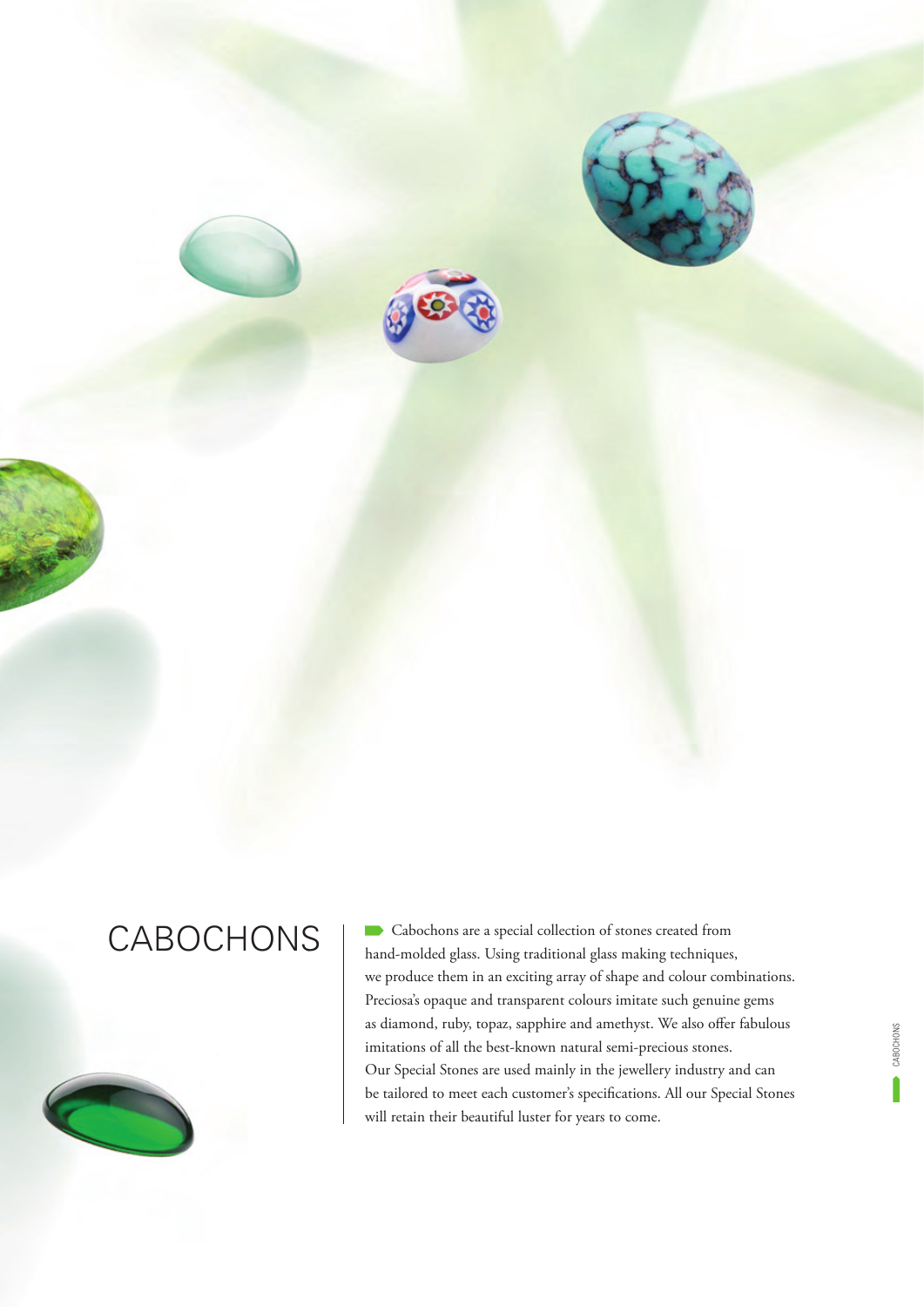### **Overview**

### FLAT BACK STONES

mm 6, 7, 8, 9, 10, 11, 12, 13, 14, 15, 16, 18, 20, 25 Round | **ART. 416 11 951**

mm 5, 6, 7, 8, 9, 10, 11, 12, 14, 16, 18, 20, 25 Round | **ART. 416 11 020**

mm 4, 5, 6, 7, 8, 9, 10, 11, 12, 13, 14, 15, 16, 17, 18, 19, 20, 21, 22, 23, 24, 25, 26, 27, 28, 30, 35 Round | **ART. 416 11 030**

mm 5, 6, 8, 9, 10, 11, 15 Round | **ART. 416 11 050**

mm 8×6, 10×8, 12×10, 14×10, 16×12, 18×13, 20×7, 20×10, 20×15, 21×8, 25×18, 30×22 Oval | **ART. 416 12 951**

mm 8×6, 10×7, 10×8, 12×10, 14×10, 16×11, 16×12, 18×13, 20×15, 21×8, 24×12, 25×18, 27×15, 30×22 Oval | **ART. 416 12 0 20**

mm 6×4, 8×6, 10×8, 12×6, 12×10, 14×7, 14×10, 16×11, 16×12, 18×9, 18×13, 20×10, 20×15, 24×14, 25×18, 30×22, 33×11, 36×19, 40×30 Oval | **ART. 416 12 030**

mm 6×3, 8×4, 10×5, 12×6, 15×5, 15×7, 18×9, 20×5, 20×10, 21×9, 22×8, 22×9, 22×10, 24×6, 24×8, 24×10, 25×7, 26×7, 30×10 Navette | **ART. 416 14 030**

mm 8×4.8, 8×5, 10×6, 13×7.8, 13×8, 18×13, 33×22 Pearshape | **ART. 416 15 030**

mm 6×4, 7×5, 8×5, 8×6, 10×6, 10×8, 12×8, 12×10, 13×8, 14×10, 15×9, 15×10, 15×11, 18×13, 25×18, 30×22 Pearshape | **ART. 416 16 030**

mm 5×5, 7×6.5, 8×8, 8.5×8, 9×7, 10×10, 12×10, 12×12, 15×14, 15×15, 16×16, 18×16, 20×17.5, 20×20, 25×25, 28×26, 33×23 Heart | **ART. 416 18 030**

mm 4×4, 5×5, 6×6, 8×8, 10×10, 12×12, 14×14, 15×15, 16×16 Square | **ART. 416 23 951**

mm 4×4, 5×5, 6×6, 7×7, 8×8, 9×9, 10×10, 11×11, 12×12, 14×14, 15×15, 16×16, 20×20, 25×25 Square | **ART. 416 23 030**

mm  $4\times4, 6\times6, 8\times8, 10\times10$ Square | **ART. 416 23 040**



mm 8×6, 10×8, 12×10, 14×10, 16×11, 16×12, 18×13, 20×15,  $24 \times 12$ Cushion | **ART. 416 26 951**



mm 7×3, 8×6, 10×8, 12×6, 12×10, 13×11, 14×10, 14×11, 15×5, 15×8, 15×10, 16×7, 16×11, 16×12, 18×13, 20×15, 24×14, 24×18, 25×6 Cushion | **ART. 416 26 030**

mm 6×6, 8×8, 11×11, 12×12, 14×14, 18×18 Square Octagon | **ART. 416 33 030**



14×8, 14×10, 14×11, 13×12, 16×11, 16×12, 18×5, 18×13, 20×6, 20×15, 22×6, 24×18, 26×7, 30×22, 33×25 Cushion Antique | **ART. 416 37 030**

mm 8×6, 10×8, 12×10, 14×10, 14×12, 16×14, 18×13, 21×16,  $22 \times 18$ ,  $24 \times 11$ 





mm 10×8, 12×10, 14×10, 18×13, 25×18, 28×20, 30×22, 32×12, 38×28 Oval | **ART. 418 12 351**

mm 12×10, 14×10, 18×13, 24×18, 30×22 Octagon | **ART. 418 34 351**

mm 10, 11, 12, 16, 20, 25 Round | **ART. 478 11 351**



mm 10×8, 12×10, 14×10, 16×12, 18×13, 25×18, 30×22, 32×12, 40×30 Oval | **ART. 478 12 351**

mm 14×10, 18×13, 24×18, 30×22 Octagon | **ART. 478 34 351**

#### **NOTE:**

Articles beginning with 416 have flat uncut backs. Articles beginning with 417 have cut backs common to cabochons in transparent colours. Cut backs are usually gold foiled.

#### **Example:**

- **a)** Ovals ART. 416 12 030 Opaque Colour, Lapis Lazuli, Moonshine, Silver Opal and other colours.
- **b)** Ovals ART. 417 12 030 Crystal, Aquamarine, Siam, and other transparent colours.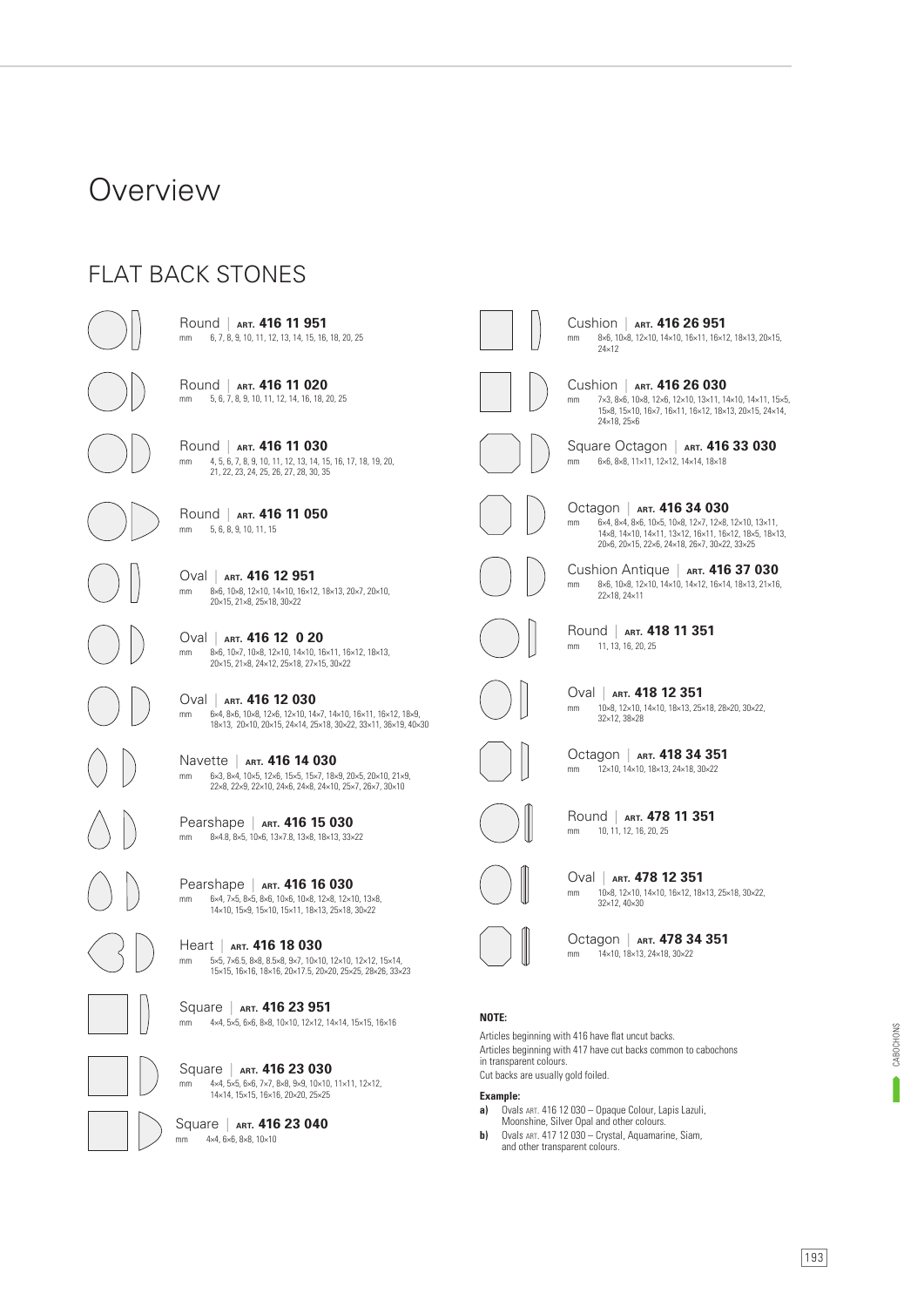### CHATON-BACK OR POINTED-BACK STONES

mm 6×4, 7×5, 8×6, 10×6, 10×8, 12×6, 12×8, 12×10, 13×8, 14×10, 14×12, 16×11, 16×12, 18×13, 20×15, 24×14, 32×19 Oval | **ART. 476 12 033**<br>mm  $6\times4$ , 7×5, 8×6, 10×6, 10×8, 12×6,

mm 3, 3.5, 4, 4.5, 5, 5.5, 6, 6.5, 7, 7.5, 8, 8.5, 9, 9.5, 10, 10.5, 11, 11.5, 12

Round | **ART. 476 11 031**

mm 6×3, 8×4, 10×5, 11×3, 15×4, 15×5,15×7,18×5, 20×5, 26×7 Navette | **ART. 476 14 033**

mm 8×4.8, 10×6, 12×7, 13×7.8 Pearshape | **ART. 476 15 032**

mm 8×5, 10×6, 13×8, 15×9, 18×13 Pearshape | **ART. 476 16 033**

mm 8×8, 9×8, 9×9, 10×9, 10×10, 11×11, 12×11, 15×14,<br>15×15, 18×18, 20×20 Heart | **ART. 476 18 033**

mm 4×4, 6×6, 8×8, 10×10 Square | **ART. 476 23 032**

mm 8×4, 8×6, 10×8, 12×10, 14×10, 16×11, 16×12, 18×13, 24×18, 25×18 Octagon | **ART. 476 34 037**



mm 8, 10, 12 Round | **ART. 478 11 133**

mm 10×8, 12×10, 14×10, 18×13, 25×18 Oval | **ART. 478 12 133**

mm 10×8, 12×10, 14×10, 18×13, 25×18

Octagon | **ART. 478 34 277**

Pearshape | **ART. 478 16 133**

mm 14×10, 18×13, 25×18



mm 15×7, 18×9 Navette | **ART. 478 14 111**



mm 8×8, 10×10 Square | **ART. 478 23 277**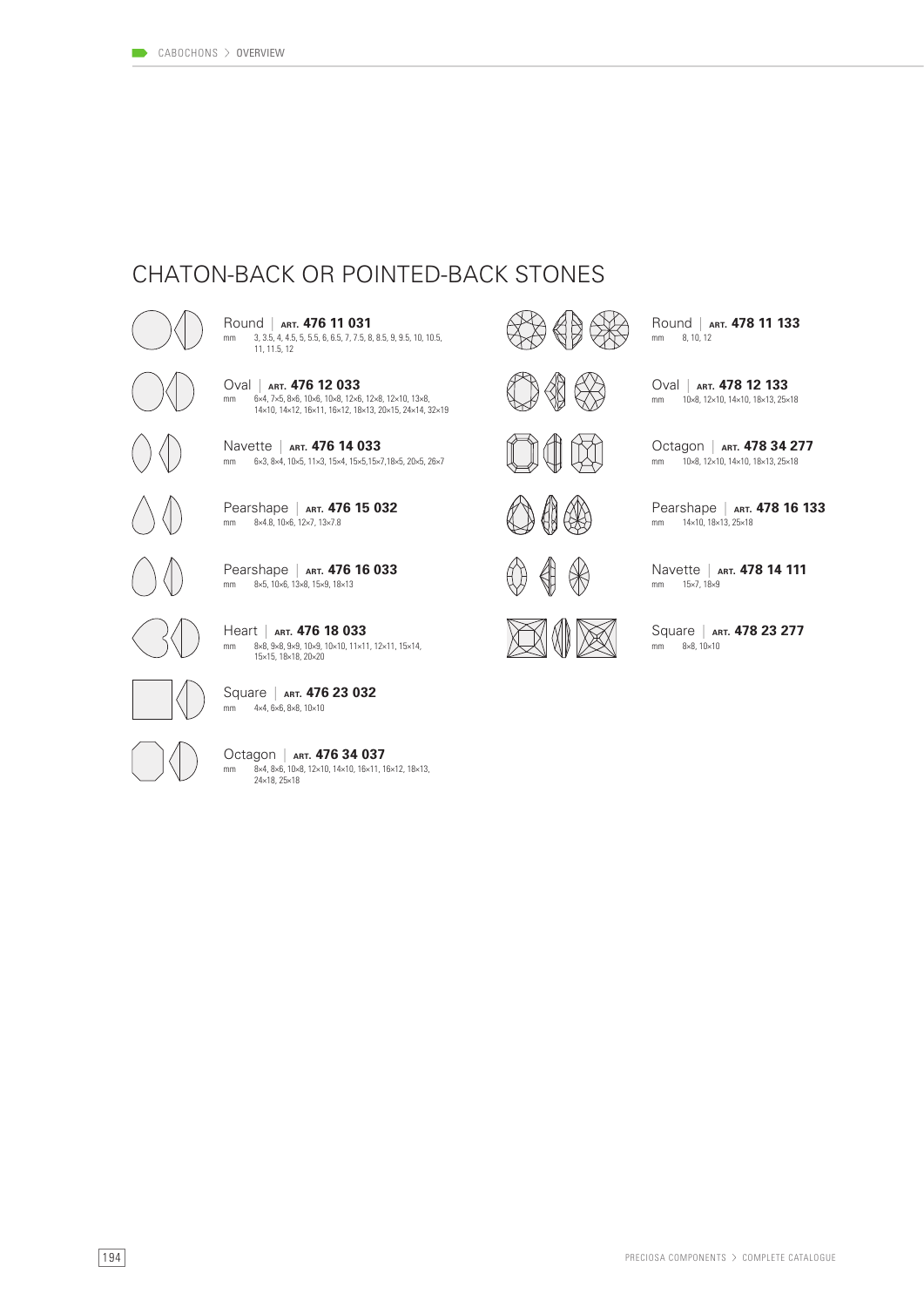### RAUTEN ROSES FANCY STONES



mm 6, 7, 8, 9, 10, 11, 12, 13, 14, 15, 16, 18, 20, 22, 24, 25, 26 Round | **ART. 413 11 303**



mm 7×5, 8×6, 10×8, 12×10, 14×10, 18×13, 25×18 Oval | **ART. 413 12 303**



mm 6×6, 8×8, 10×10 Square | **ART. 413 23 303**



mm  $8\times7$ Mushroom | **ART. 413 08 358**



mm 8,10 Star | **ART. 413 07 303**



mm  $9\times7$ Dog | **ART. 413 03 360**



mm 8×7 Butterfly | **ART. 413 09 856**



mm 8×5, 11×7, 15×9, 24×15 Cameo | **ART. 413 08 851**



mm 9 Rose | **ART. 413 02 852**

### 3/4 GLASS BALL



mm 4, 6, 8, 10, 12 Round | **ART. 413 11 310**





mm 6, 8, 10, 12, 14, 16 Round | **ART. 471 19 001**



 $\circ$ 

mm 14×10, 18×11, 20×13 Oval | **ART. 471 29 001**

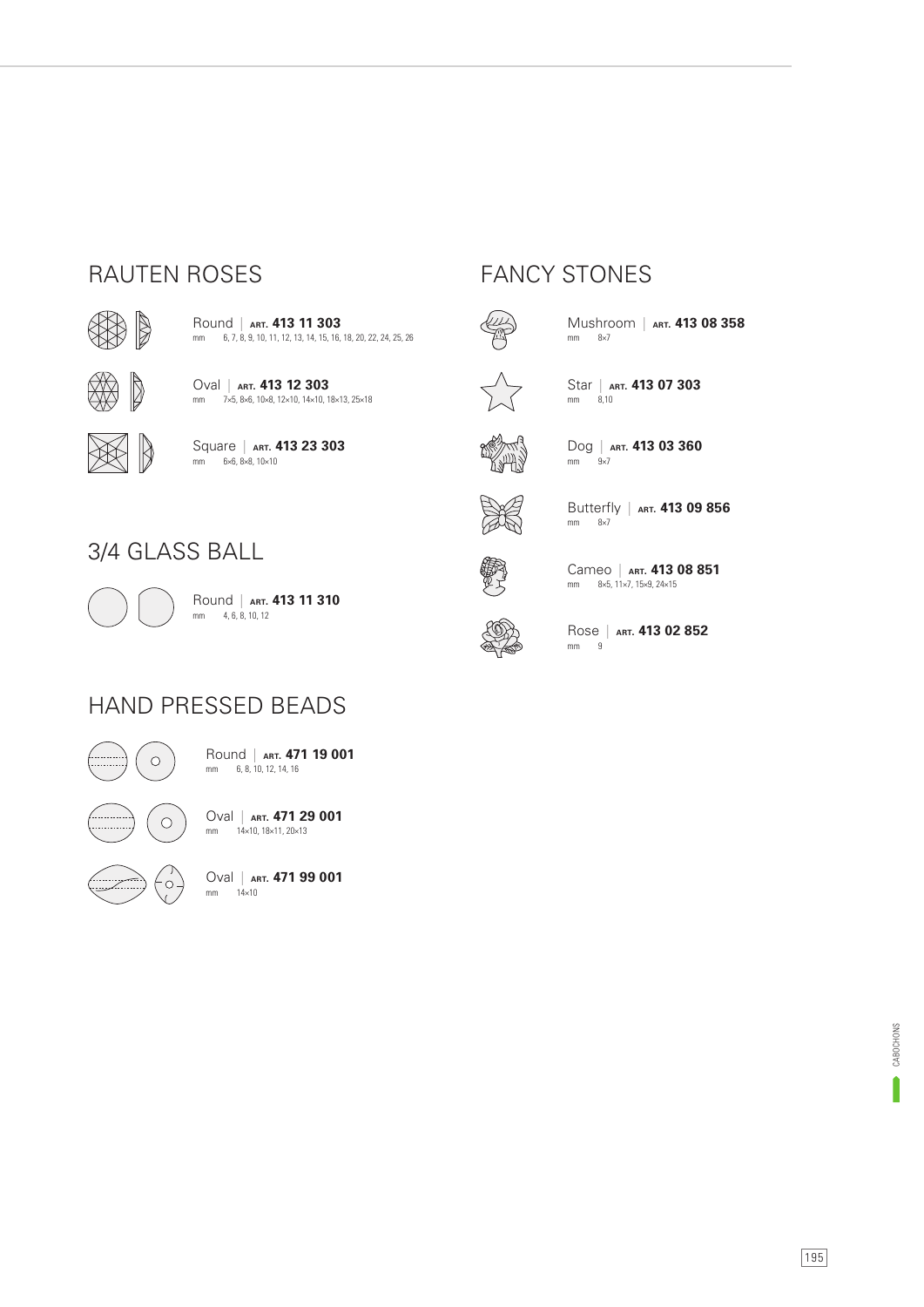# Samples of Cabochons

| 3<br>Japan Jade            | 4<br>Jade Quartz                       | 3<br>Lapis Lazuli        | 3<br><b>Turquoise Matrix</b>         | 3<br>Matrix<br>with Avanturine                  | 3<br>Heliotropin<br>(Jasper)                    |
|----------------------------|----------------------------------------|--------------------------|--------------------------------------|-------------------------------------------------|-------------------------------------------------|
| 4<br>Moonshine             | 6<br>Moonshine<br>with a Star          | 7<br>Moonshine Opal      | 7<br>Mexican Opal                    | 4<br>White Milky Opal                           | 3<br><b>Tortoise Shell</b>                      |
| 5<br>Rhodonite             | 6<br><b>Mottled Agate</b>              | 7<br>Moss Agate          | 7<br>Moonshine<br>with Avanturine    | 5<br><b>Stone with Mosaic</b>                   | 5<br><b>Stone with Mosaic</b>                   |
| 8<br>Silver Opal Harlequin | 8<br><b>Coloured Silver Opal</b><br>÷  | 8<br>Mottled with Silver | 8<br>Stone with Silver               | 8<br>Coloured Silver Opal                       | 10<br>Deep Silver Effect                        |
| 5<br>Malachite             | $\overline{ }$<br><b>Striped Agate</b> | 7<br>Agate-Fan           | 10<br>Agate-Cobweb                   | 9<br><b>Imitation Fluorite</b>                  | 9<br>Japanese Agate                             |
| 7<br><b>Frosted Stone</b>  | 6<br>Mottled with<br>Avanturine        | 6<br>Silky Agate         | 9<br><b>Agate Alabaster</b><br>di se | $\overline{\phantom{a}}$<br><b>Dotted Stone</b> | $\overline{\phantom{a}}$<br><b>Flawed Stone</b> |
| 9<br>Galaxite              | 9<br><b>Tiger Eye</b><br>and Cat Eye   | 10<br>Peacock Eye        | 10<br>Stone with Flower              | Cufflink Stone-<br>Hematite                     | Cameo                                           |

**NOTE:** Numbers from 3 to 10 denote price categories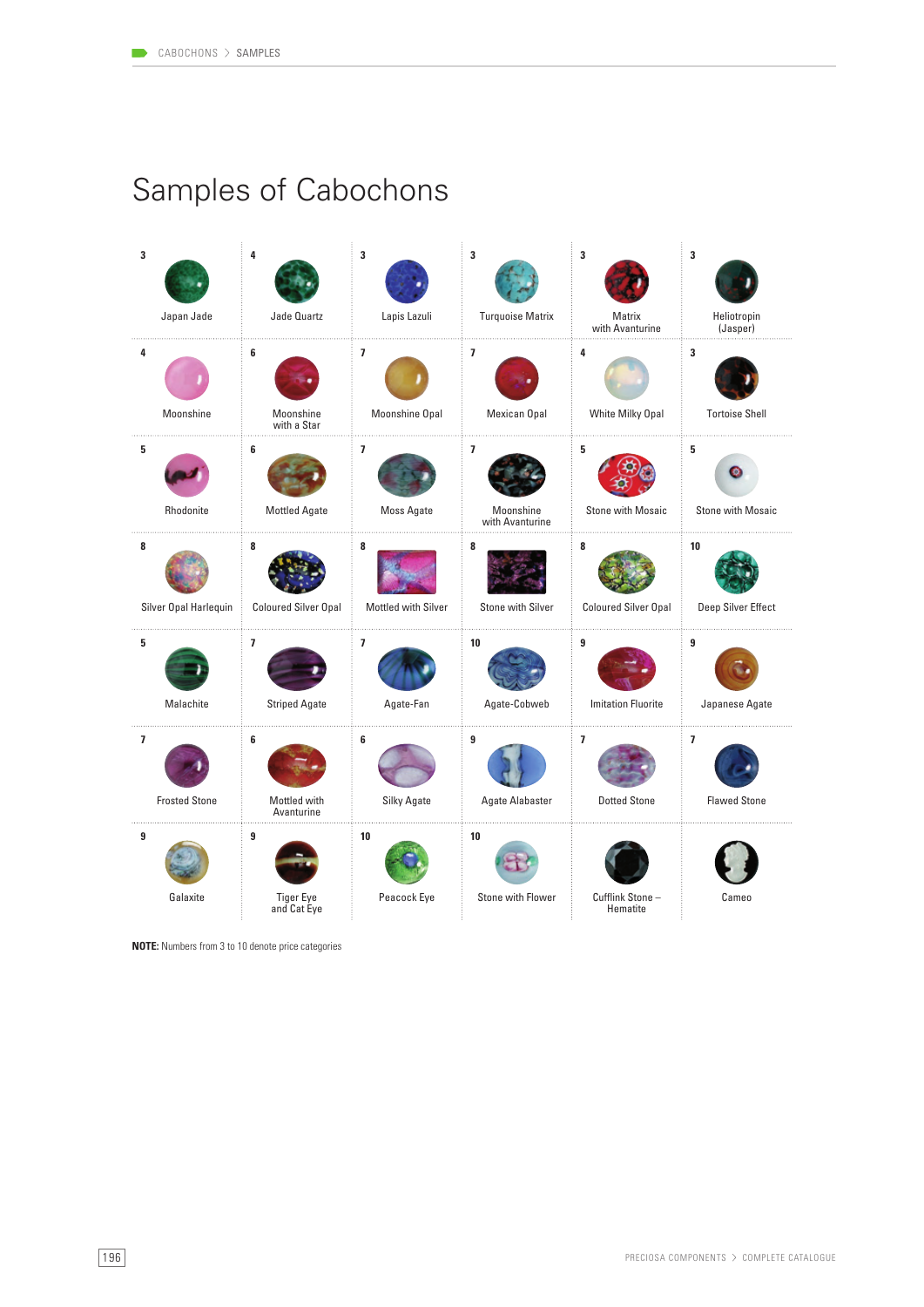### Colours Silver Opal



### Pearl effects – Cabochons Hotfix



## Hotfix Technique

Cabochons represent a true classic of the market. But the fact that they are field-tested by decades of use couldn´t stop us from improving them! The new hotfix layer now makes application considerably easier.

Preciosa can currently supply you with these articles:

413 11 30 (Round Cabochon) in size 3–7 mm.

**Slight deviations in colour shades are unavoidable.**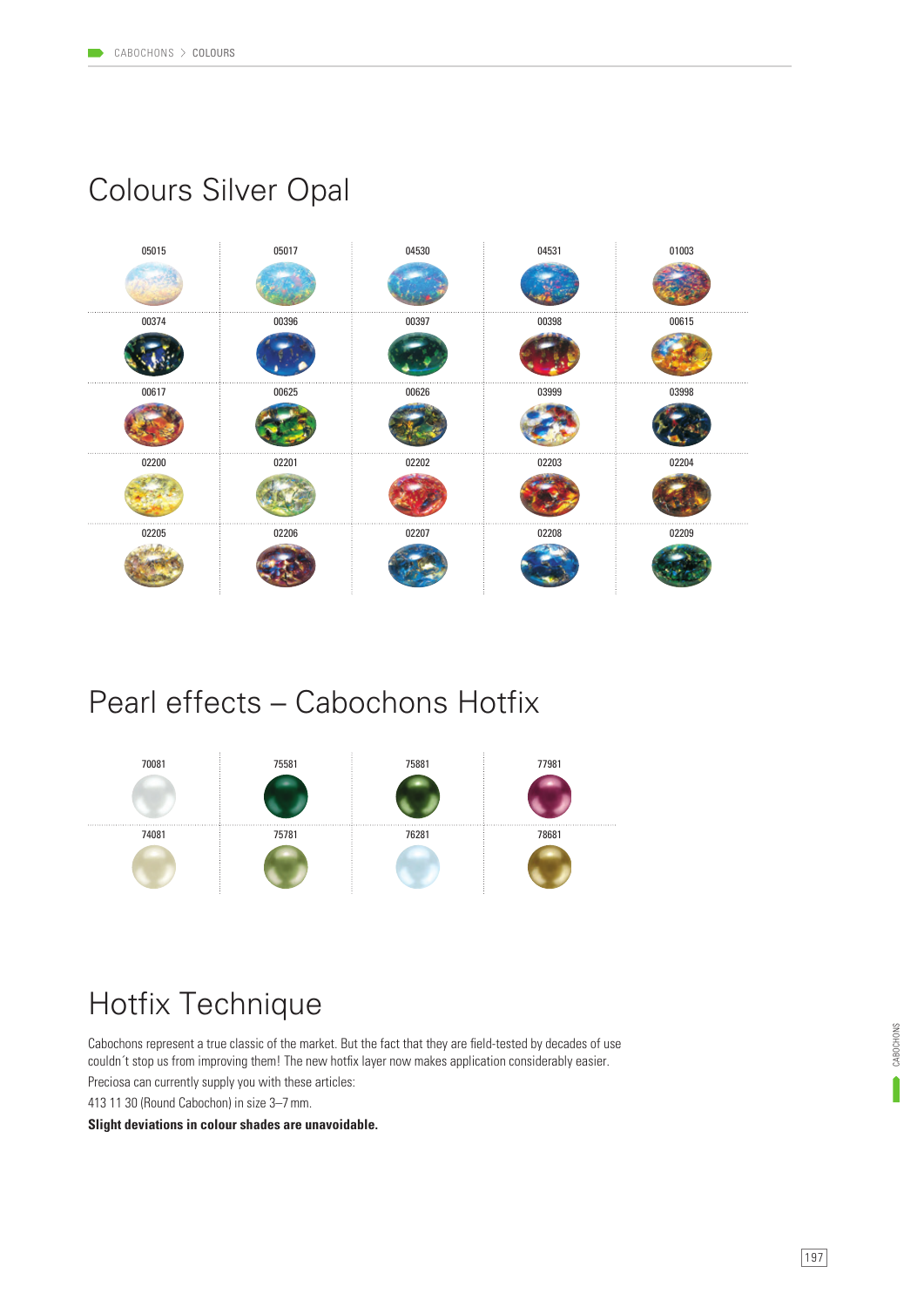# Opaque colours



# Silky colours

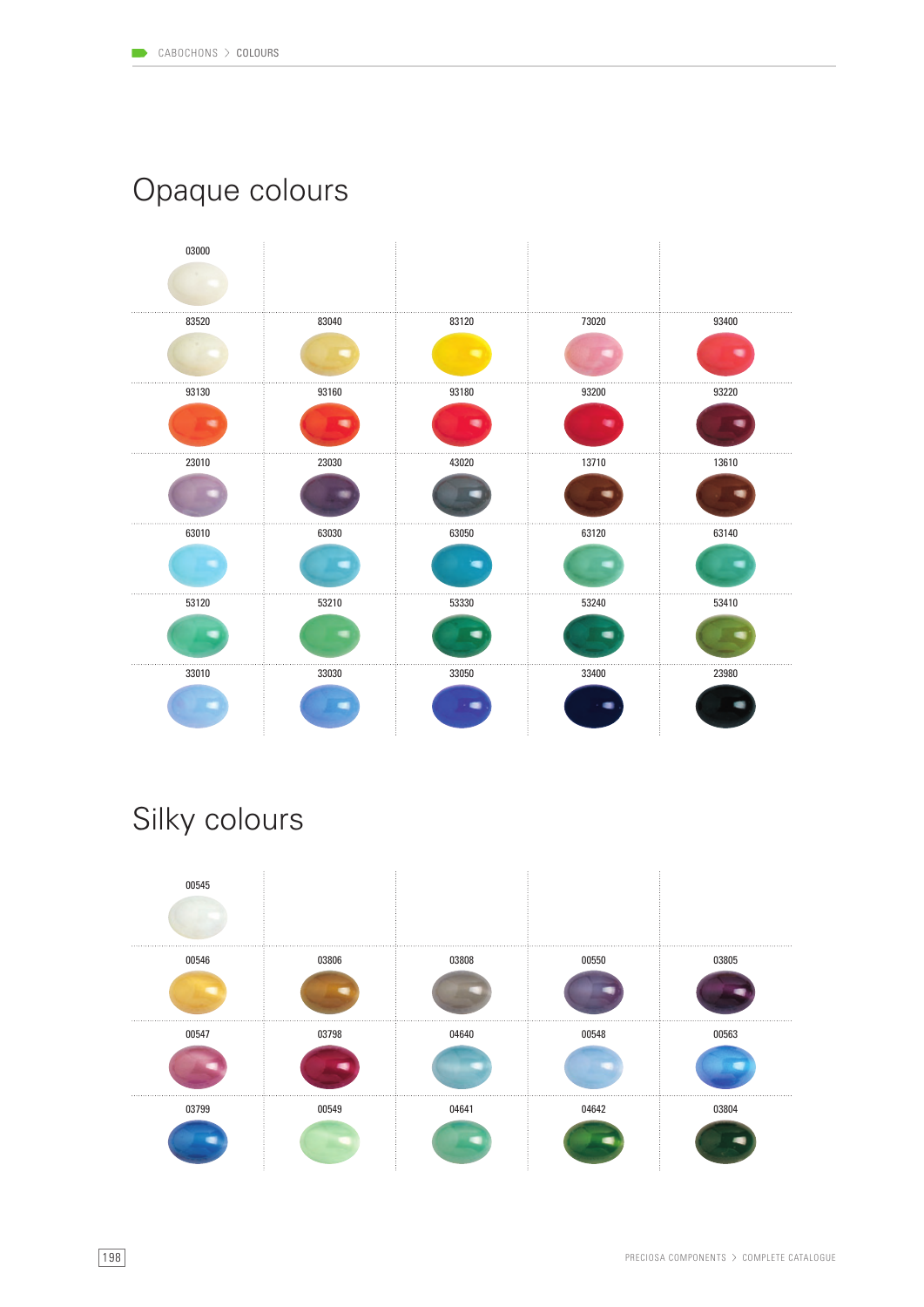# Transparent colours – Gold foiled



# **Coatings**

| Crystal AB    | Jet AB       | Aurum      | Vitrail Light | Vitrail Medium |
|---------------|--------------|------------|---------------|----------------|
|               |              |            |               |                |
| Vitrail Green | Bermuda Blue | Heliotrope | Hematite      |                |
|               |              |            |               |                |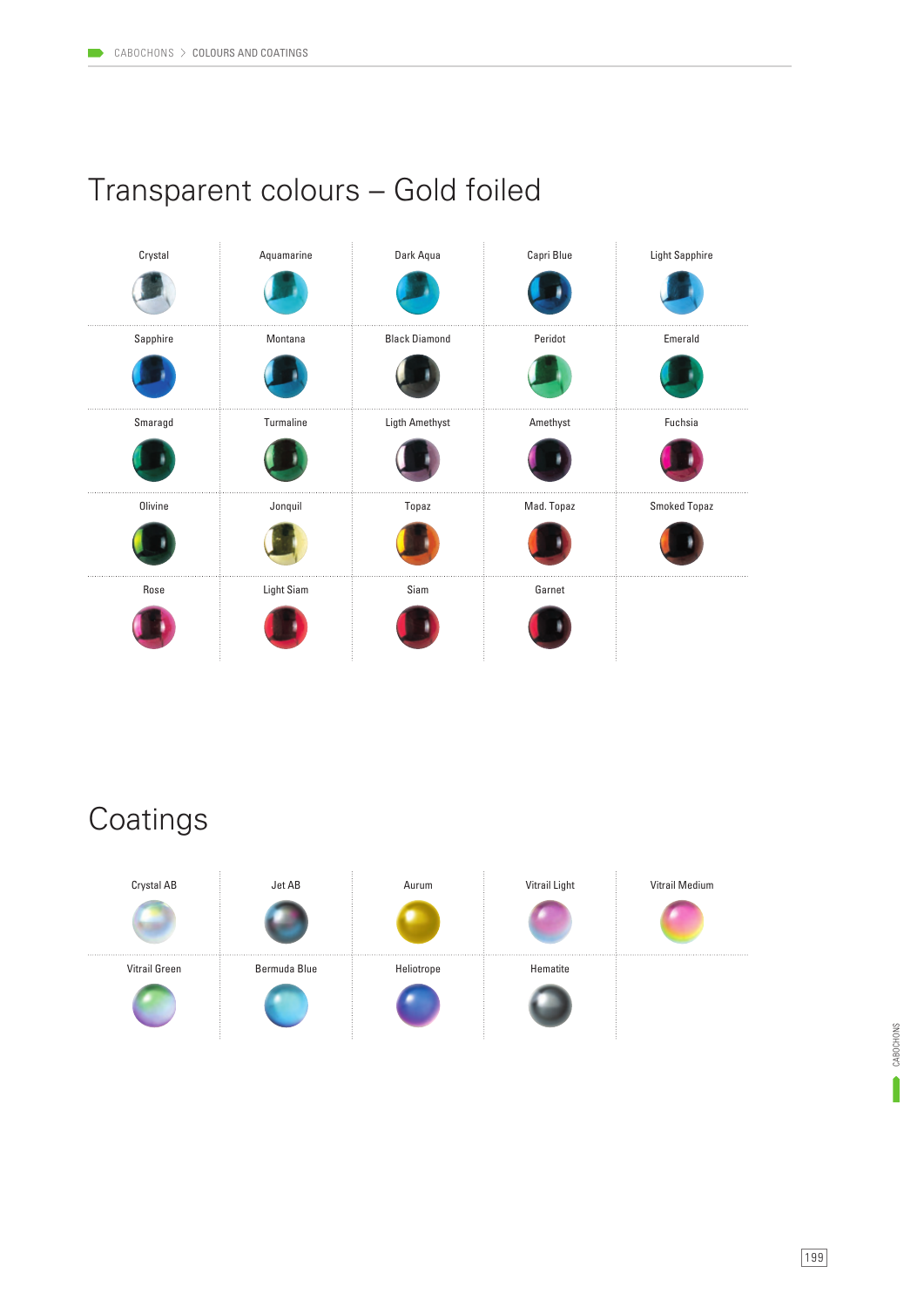# Packing

|                | Number of stones in envelope |                           |                       |                          |                        |                        |                        |                        |              |           |
|----------------|------------------------------|---------------------------|-----------------------|--------------------------|------------------------|------------------------|------------------------|------------------------|--------------|-----------|
| Shape          | $6$ gross =<br>72 doz        | $4$ qross =<br>48 doz     | $2$ qross =<br>24 doz | $1$ gross =<br>12 doz    | $1/2$ gross =<br>6 doz | $1/3$ gross =<br>4 doz | $1/4$ gross =<br>3 doz | $1/6$ gross =<br>2 doz | 1 doz        | $1/2$ doz |
|                | Size in mm                   |                           |                       |                          |                        |                        |                        |                        |              |           |
| ROUND          | $3 - 4$                      | $5 - 6$                   | $\frac{1}{2}$         | $8 - 10$                 | $11 - 12$              | $13 - 14$              | $15 - 16$              | 18                     | 20           | 25        |
| <b>OVAL</b>    |                              | $6\times4$                | $7\times5, 8\times6$  | $10\times8$              | $12\times10$           | $14\times10$           | $18\times 13$          |                        | $25\times18$ |           |
| PEARSHAPE      |                              |                           | $8\times5.10\times6$  | $13\times8$              |                        |                        | $18\times13$           |                        | $25\times18$ |           |
| <b>NAVETTE</b> |                              | $6\times3$                | $8\times4.10\times5$  | $12\times 6, 15\times 7$ |                        |                        | $20\times10$           |                        |              |           |
| <b>HEART</b>   |                              | $5\times5.5$ , $4\times4$ |                       | $10\times9, 10\times10$  |                        |                        | $15\times 15$          |                        |              |           |
| SQUARE         |                              |                           |                       | $8\times8, 10\times10$   |                        |                        | $14\times14$           |                        |              |           |
| <b>BALL</b>    |                              | $4 - 5$                   | 6                     | 8                        | 10                     | 12                     |                        |                        |              |           |

### Packing\* Glass Cabochons

#### Minimum order quantities\* Glass Cabochons

| Size   | Sum numbers         | Quantity                   |
|--------|---------------------|----------------------------|
| Rounds | <b>Other Shapes</b> |                            |
| 3      | $6\overline{6}$     | 1,416 gross / 17,000 dozen |
| 3.5    | $\overline{7}$      | 1,125 gross / 13,500 dozen |
| 4      | 8                   | 708 gross / 8,500 dozen    |
| 4.5    | 9                   | 566 gross / 6,800 dozen    |
| 5      | 10                  | 416 gross / 5,000 dozen    |
| 6      | 12                  | 291 gross / 3,500 dozen    |
| 7      | 14                  | 183 gross / 2,200 dozen    |
| 8      | 16                  | 133 gross / 1,600 dozen    |
| 9      | 18                  | 108 gross / 1,300 dozen    |
| 10     | 20                  | 83 gross / 996 dozen       |
| 11     | 22                  | 62 gross / 744 dozen       |
| 12     | 24                  | 50 gross / 600 dozen       |
| 13     | 26                  | 38 gross / 456 dozen       |
| 14     | 28                  | 37 gross / 444 dozen       |
| 15     | 30                  | 27 gross / 324 dozen       |
| 16     | 32                  | 26 gross / 312 dozen       |
| 18     | 36                  | 18 gross / 216 dozen       |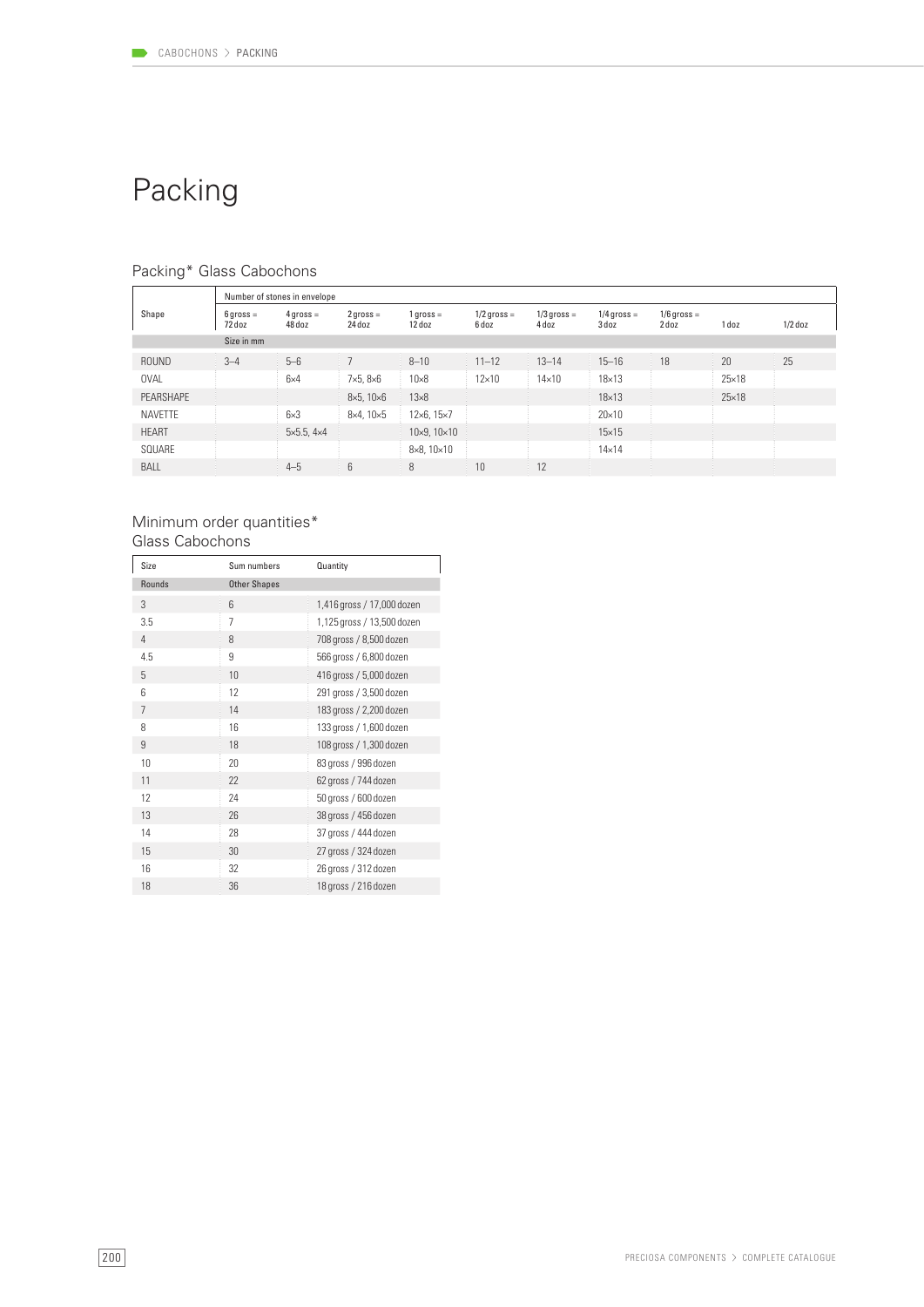|                               | Number of stones in envelope         |                                             |                                                                       |                        |                                                                        |                                               |                              |                               |                               |              |
|-------------------------------|--------------------------------------|---------------------------------------------|-----------------------------------------------------------------------|------------------------|------------------------------------------------------------------------|-----------------------------------------------|------------------------------|-------------------------------|-------------------------------|--------------|
| Shape                         | $2$ gross =<br>24 doz                | $1$ gross =<br>12 doz                       | $1/2$ gross =<br>6 doz                                                | $1/3$ gross =<br>4 doz | $1/4$ gross =<br>3 doz                                                 | $1/6$ gross =<br>2 doz                        | $11/2$ doz                   | 1 doz                         | $1/2$ doz                     | $1/3$ doz    |
|                               | Size in mm                           |                                             |                                                                       |                        |                                                                        |                                               |                              |                               |                               |              |
| <b>ROUND</b>                  | $3 - 6$                              | 7                                           | $8 - 10$                                                              | $11 - 12$              | 13                                                                     | $14 - 15$                                     | $16 - 19$                    | $20 - 22$                     | $23 - 30$                     | $35 - 40$    |
| <b>OVAL</b>                   | $6\times4$                           | $7\times5, 8\times6,$<br>$10\times 6$       | $10\times8, 10\times7,$<br>$14\times7, 16\times8$                     | $12\times10$           | 14×10, 18×9                                                            | 16×11, 16×12,<br>18×13, 21×12                 | $20\times 15$                | 24×12, 24×14,<br>25×18, 27×15 | $30\times22$                  | $40\times30$ |
| <b>NAVETTE</b>                | $6\times3$                           | $8\times4, 10\times5$                       | $11\times8, 15\times7,$<br>$15\times8$                                |                        | $18\times9, 20\times7,$<br>$20 \times 10, 21 \times 8,$<br>$22\times8$ | $18\times13$                                  |                              |                               |                               |              |
| PEARSHAPE                     | $8\times5$                           | $10\times 6$                                | $10\times8, 13\times8$                                                | $12\times10$           | $14\times10$                                                           | $18\times13$                                  |                              | 23×16, 25×18                  |                               |              |
| SQUARE,<br>HEART,<br>TRIANGLE | $3\times3, 4\times4,$<br>$5\times 5$ | $6\times 6, 7\times 7,$<br>$7.2 \times 7.2$ | $8\times8, 9\times8,$<br>$9\times9$ , $10\times9.5$ ,<br>$10\times10$ | $11\times11$           | $12\times12$                                                           | $13\times13$ , $14\times14$ ,<br>15×14, 15×15 | $16\times16$<br>$18\times18$ | $20\times20$                  | 23×23, 25×25,<br>$30\times30$ |              |
| CUSHION,<br><b>OCTAGON</b>    | $6\times4$                           | $7\times5, 8\times6,$<br>$10\times 6$       | 15×5, 10×8                                                            | $12\times10$           | 14×10, 24×5                                                            | 16×12, 32×5                                   | $20\times15$                 | $24\times18$                  | $30\times22$                  |              |
| FAN                           |                                      | $9\times 7$                                 |                                                                       |                        |                                                                        | $19\times 14$                                 | $25\times19$                 | $29\times21$                  |                               |              |
| <b>BEAD</b>                   | $4 - 5$                              | $6 - 7$                                     | $8 - 9$                                                               | $10 - 11$              | $12 - 13$                                                              | 14                                            | 16                           |                               |                               |              |

#### Packing\* Handmade Glass Cabochons, Handmade Glass Stones, Handpressed Beads

#### Minimum order quantities\*

#### Handmade Glass Cabochons, Handmade Glass Stones, Handpressed Beads

|           |                     | Quantity             |                       |  |
|-----------|---------------------|----------------------|-----------------------|--|
| Size      | Sum numbers         | Price category       | Price category        |  |
| Rounds    | <b>Other Shapes</b> | $1 - 4$              | $5 - 10$              |  |
| up to $5$ | up to 10            | 10 gross / 120 dozen | 5 gross / 60 dozen    |  |
| $6 - 15$  | $11 - 30$           | 5 gross / 60 dozen   | 21/2 gross / 30 dozen |  |
| $16 - 20$ | $31 - 40$           | 3 gross / 36 dozen   | 11/2 gross / 18 dozen |  |
| $21 - 35$ | $41 - 70$           | 2 gross / 24 dozen   | 1 gross / 12 dozen    |  |

#### \*) Quantity Units

| Unit  | Pieces | Dozen |
|-------|--------|-------|
| piece |        | 1/12  |
| dozen | 12     |       |
| gross | 144    | 12    |
| mass  | 1200   | 100   |

#### **NOTE:**

**a)** Sizes are given in millimetres.

**b)** Sum Number is the total of the length and width of the stone.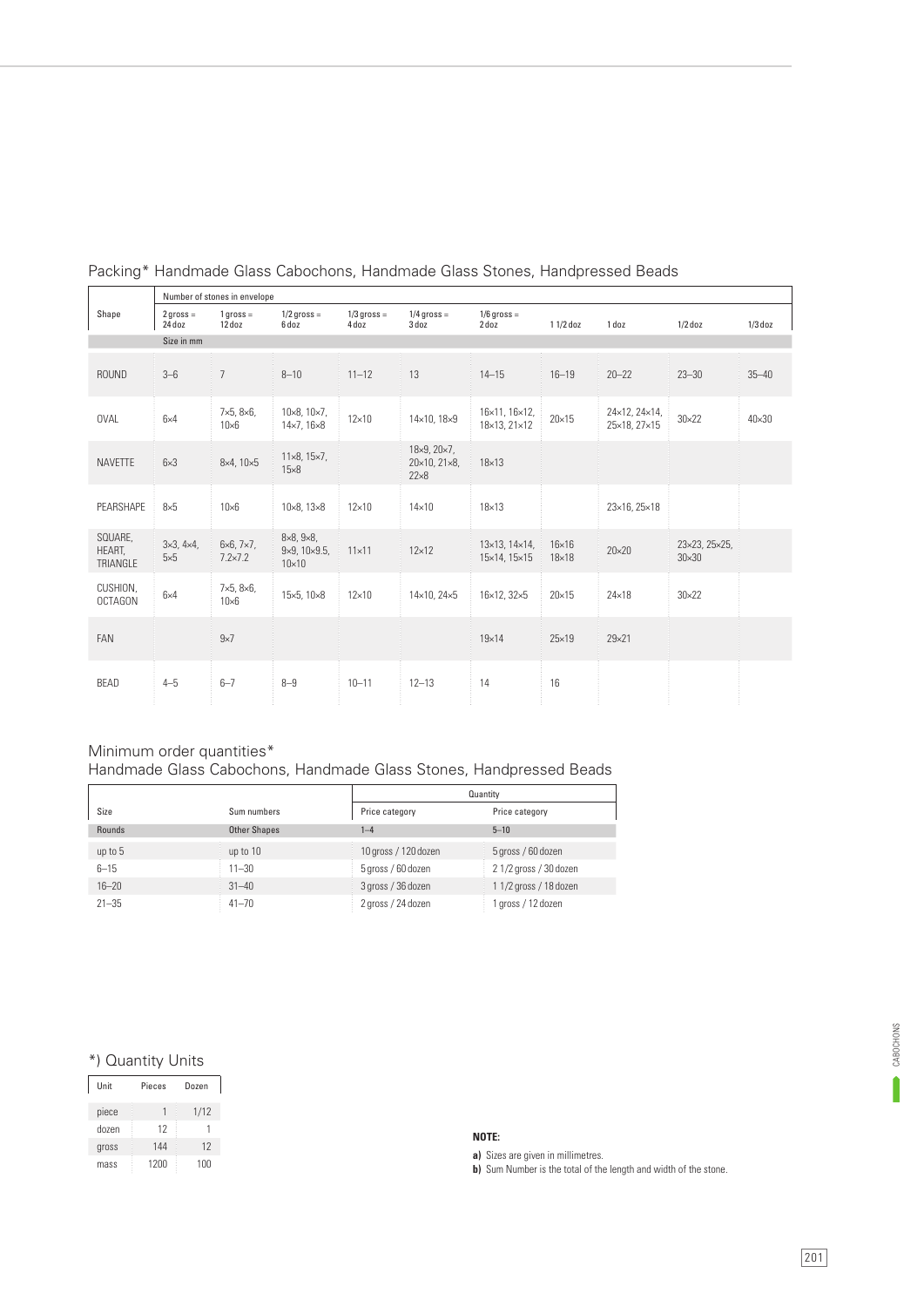# A Specimen of size scales for two basic shapes

#### ROUNDS